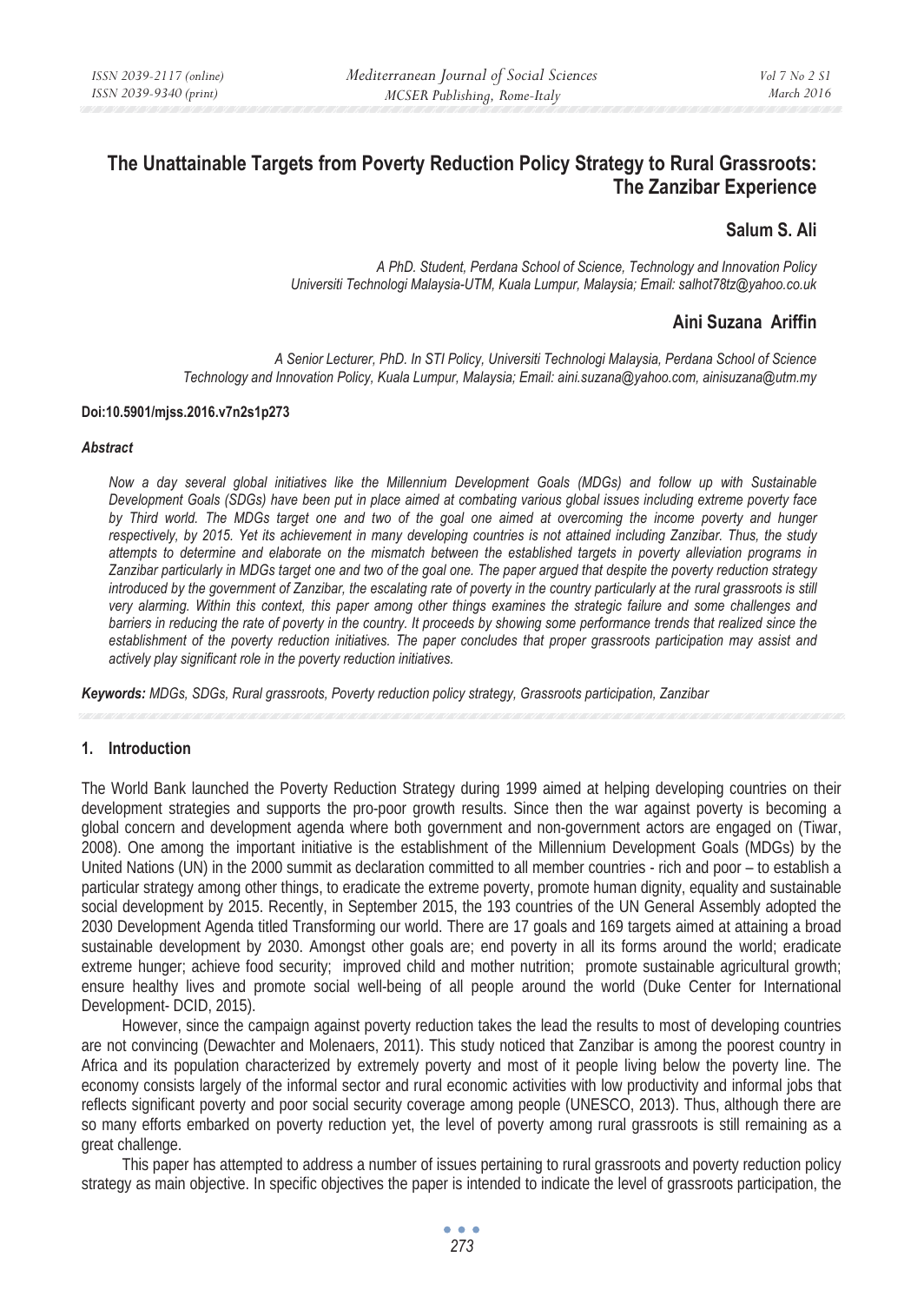| ISSN 2039-2117 (online) | Mediterranean Journal of Social Sciences | Vol 7 No 2 SI |
|-------------------------|------------------------------------------|---------------|
| ISSN 2039-9340 (print)  | MCSER Publishing, Rome-Italy             | March 2016    |
|                         |                                          |               |

failure and some challenges and barriers which have been obstructing the intended effects not to happen in Zanzibar in relation to the MDGs. The paper used desk review methodology where secondary data is used, it analyses data and findings from a range of literature and national survey data. To have wider contemporary comments and experiences, the authors decide to conduct an interview with Dato' Dr. Lee Yee Cheong1.

The paper is organized into seven sections. Following a brief introduction, the Section two presents information about Zanzibar profile. The overview of the literature on conceptualizations of the key concepts and the general concern on the theme of the paper is given in Section three. The Section also offered information on Zanzibar economy and MDGs engagement. Section four presents the methodology of the study. Followed by section five that examines the strategic focus and its mismatch regarding to the MDGs. The section presents the findings on how the intended targets were not attained. This is followed by barrier and challenges that obstructing the intended effects in Section six. Conclusions and recommendation of the paper are provided in Section seven. The section among other things includes the comments on the experience of Dato' Dr. Lee Yee Cheong, in the MDGS and Sustainable development Goals of 2016-2030.

#### **2. About Zanzibar**

Zanzibar is a part of the United Republic of Tanzania since 1964 Union. Zanzibar is an archipelago of islands. It is an island nation that consists of two main islands, Unguja (usually referred to as Zanzibar) and Pemba, along with various smaller islands. The population is approximately 1.3 million people (Zanzibar Households Budget Survey -ZHBS, 2010). The language is called Kiswahili and is extensively spoken in east and central Africa.

The islands are found in the Indian Ocean at 40 kilometres off the east coast of Africa, and between 5 and 6 degrees south of the equator. The total land area is estimated to 2654 sq. Km by which Unguja covering 1666 sq. Km equivalent to 63 percent of total land and Pemba takes about 988 sq. Km equivalent to 37 percent (ZHBS, 2010). The Government of Zanzibar has autonomy over Zanzibar's internal issues, including sector and development policy. The current political administration of Zanzibar consists of a President, two Vice-Presidents, Cabinet of Ministers, a House of Representatives, and a Judiciary.



Zanzibar Islands.

*<sup>1</sup> Among other profile, Dato' Dr. Lee Yee Cheong is the Malaysian Chairman of the Governing Council, International Science Technology*  and Innovation Centre for South-South Cooperation under UNESCO (ISTIC), Chairman of the Global Council Inter Academy Partnership *(IAP) Science Education Program. Previously, he was Co-chair of Task Force Science, Technology and Innovation of the United Nations Millennium Project 2002-2005 and Vice Chairman of the UN Sustainable Development Solution Network (SDSN) Malaysia. In his excellence Dr. Lee Yee is member of the National Science and Research Council of Malaysia, member of Global Science Innovation Advisory Council (GSIAC) and member of the International Commission for Education for Sustainable Development Practice (http://www.alumni.adelaide.edu.au; http://www.istic-unesco.org/).*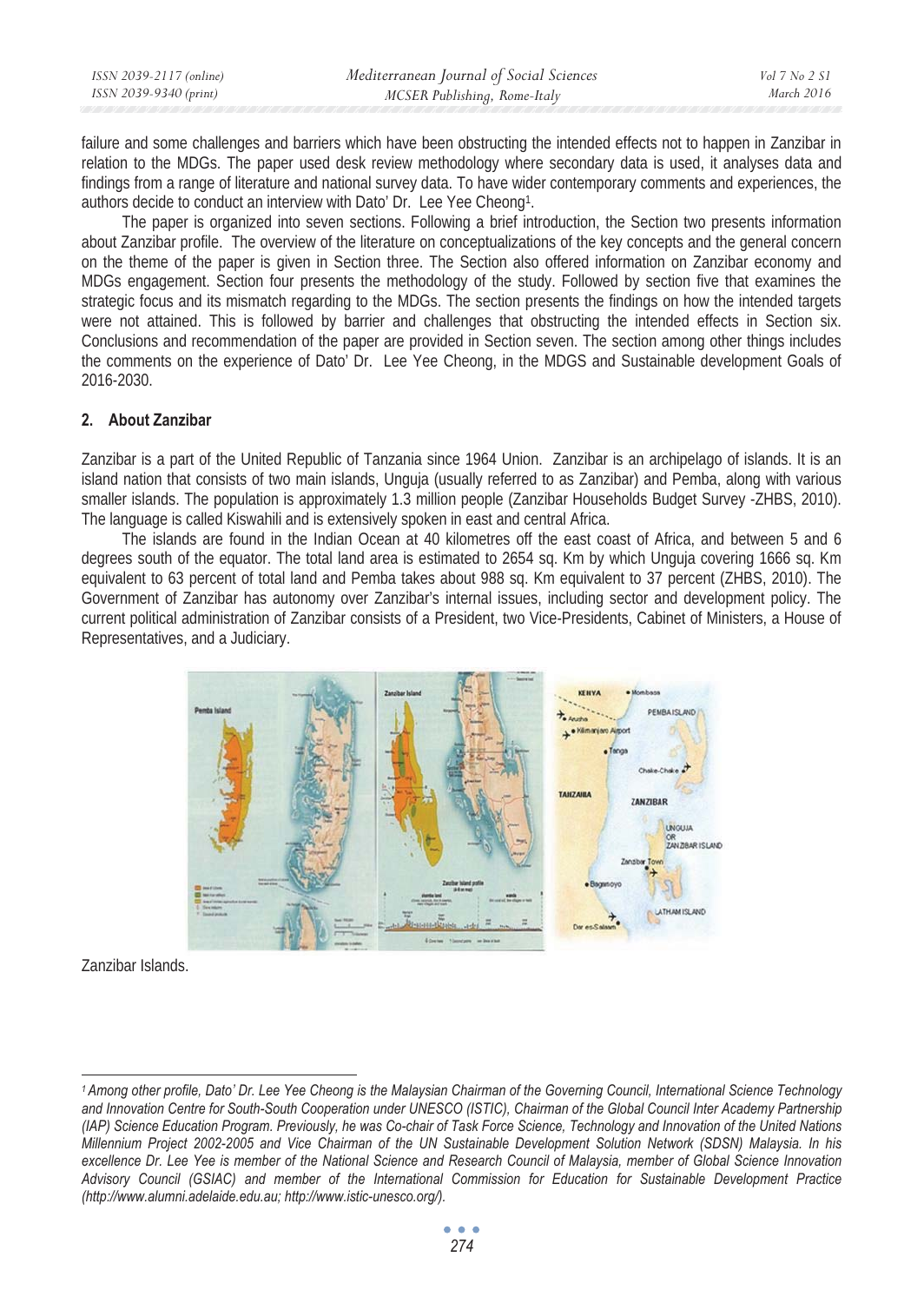### **3. Literature Review**

#### *3.1 Conceptualization of the key concepts*

#### *3.1.1 Poverty reduction policy strategy*

It is a multidimensional platform that aimed at attempting to eradicate the causes and consequences of poverty with strategic focus on economic growth and improving conditions for the poor in term of power, capability and increases the livelihood opportunities (Handley et al, .2009). The process that adopted by the World Bank, IMF and the international community by creating special efforts and policy commitment for achieving poverty reduction (Bwalya et al,. 2004). The process mainly concerned to fight against poverty using several interventions in four priority thematic areas namely macroeconomic stability and fundamental policies to support economic growth, sectoral policies and programs to address the development of human capital, infrastructure development, and good governance to support sustainable social development (Cromwell et al, .2005). Thus, since its establishment the platform has become the key policy instrument that addressing the economic growth and poverty reduction strategy in many developing countries (Bwalya et al,. 2004). Therefore, the poverty reduction policy strategy is commonly regarded as a structural strategy for promoting economic growth that will permanently lift as many people as possible over a poverty line (Barder, 2009).

#### *3.1.2 Rural grassroots*

The term denotes as areas where a majority of its people is engaged in agriculture, including livestock, farming, forestry, and fisheries. In the broadest sense refers to the most basic level where people have the familiarity of their issues surrounding them (Smith, 2009). It can also be referred as the local community with sharing of the same characteristics of social life (Smit, Fressoli and Thomas, 2013). The rural grassroots are those most directly affected by development activities and indeed they are the key target of most development policies (Olofin, *et al*., 2011). Kukar (2008) describe rural grassroots as a locally based where people have the experience to identify and expose their social-economic. Most grassroots people in the developing countries are engaged in agricultural activities and their life characterised by poverty. Consequently, deprived in income opportunities, access to make decisions of their own matters and have limited access to basic goods and services (Gau *et al*., 2014).

#### *3.1.3 Participation*

Commonly referred as involvement of people in the decision making for their development ( Abiona& Bello,2013). It is also termed as a process of empowering people to make decisions for their own development (Prato& Longo, 2012). In this process the stakeholders should influence the decisions on the resources and share the control over development initiatives (World Bank, 1996: xi). In a practical sense, the term is perceived as public space to accommodate the processes in which individuals and groups have the opportunity in making decisions that affect them (Smith, 2003:5. Thus, participation is linked to local people working with their government to bring about lasting improvements to the places they live (Melbourne, 2004). At its broadest level of meaning, participation is nothing less than the basic fabric of social life where people set their strategies for survival at the local level (Bass *et al.,*1995).

#### *3.2 Major MDGs and poverty reduction concern to the developing countries*

The problem of poverty and how to reduce it remains as the most serious challenge in the global development debate and became as a key social agenda (Handley et al, .2009). Since the poverty reduction campaign began there is a healthy debate about how to achieve poverty reduction in developing Countries (Barder, 2009). For example, there is a serious concern about why Sub-Saharan Africa still remains as the poorest region in the global community and what can be done to realize the sustainable and pro-poor economic growth that will support poverty reduction and increases the peoples' livelihoods (Handley et al, .2009).

The developing countries have been suffering from extreme poverty for many decades. Thus, the international community calls for sustainable efforts and actions to create the global goals for economic growth and reducing poverty (OECD 2001). Consequently, in 1999, the World Bank and the International Monetary Fund (IMF) adopted a new set of processes to guide lending to some of the world's poorest countries to embark on the effort of economic growth and poverty reduction strategy (Levinsohn, 2003). As a result, in 2000 the United Nations (UN) summit sets the Millennium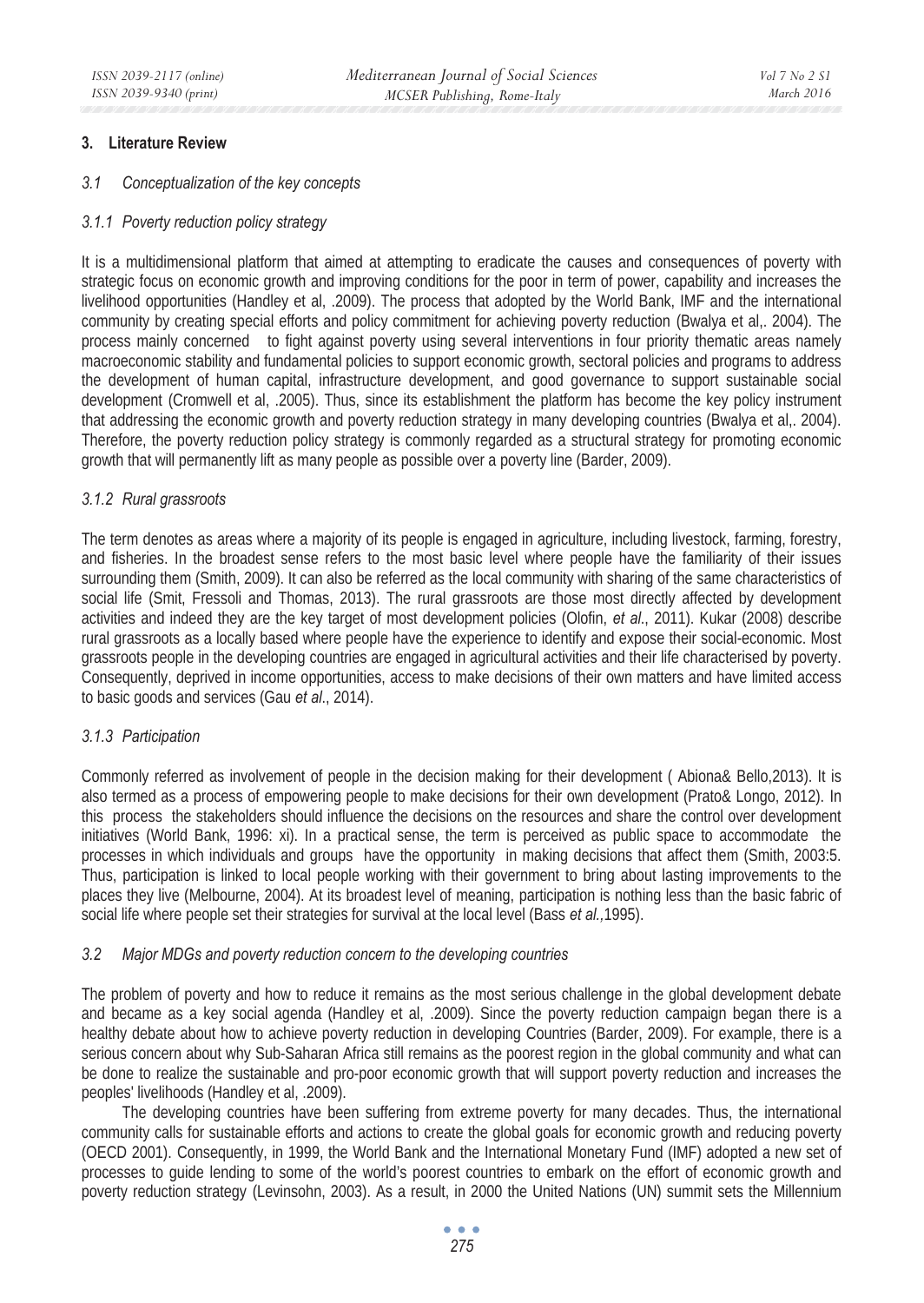Development Goals (MDGS) as declaration committed to all member countries - rich and poor – to establish a particular strategy among other things, to eradicate the extreme poverty, promote human dignity, equality and sustainable social development by 2015. Since then Countries worldwide are making considerable efforts to achieve the MDGs aimed to dramatically reduce poverty and improve the peoples' livelihoods (WHO, 2005;2008). Thus, strategic interventions were typically designed by the respective countries in an attempt to achieve the intended goals and targets with the integrated efforts by the international community (Loewen, 2009). However, meeting the goals will require a substantial reorientation of development policies to focus on key issues of economic growth and social development ( Calestous and Lee Yee, 2005).

### *3.3 Zanzibar and the Millennium Development Goals*

In 2000 summit the United Nations (UN) set the Millennium Development Goals as development committed agenda to all member countries. The declaration assert to establish a particular strategy among other things, to eradicate the extremely poverty, promote human dignity, equality and sustainable social development by 2015 (Handley et al,.2009). It is was suggested that achieving the goals required a strong strategy of development policies to focus on core drivers of economic growth that support social development and poverty reduction (Calestous and Lee Yee, 2005).

In achieving the MDGs goals and targets, the Zanzibar Government decided to align the goals with national strategic policy. The alignment was put in place within Zanzibar Vision 2020 and the formulation of Zanzibar Strategy for Growth and Reduction of Poverty (ZSGRP). All these strategies aspire to bring Zanzibar to a middle-income nation with convincing human and social sustainable development and free society of poverty. However, its success is still questionable. The discussion of the performance trend of the MDGs in Zanzibar particularly in target one and two of the goal one will be presented later in this paper.

### *3.4 The Zanzibar economic profile*

Zanzibar is primarily characterized by service economy that takes 45 percent of the total economic growth (Revolutionary Government of Zanzibar, 2013). The Zanzibar economy is mainly depending on Tourism sector and Agriculture particularly Cloves production. The Zanzibar GDP at market price stands at USD 428.48 Million and the per capita income is estimated to be USD 557 as of 2009 compared with USD 1,500 from other developing countries (Ministry of Finance, 2013). The annual GDP growth rate in 2009 was 6.7 per cent. During 2012, Zanzibar economic growth measured by growth in real GDP was 7.0 percent compared to a growth rate of 6.7 percent in 2011. The rate of growth of agriculture sector declined to 1.3 in 2012 from 2.7 in 2011 (Ministry of Finance, 2013). During the year 2014 the economic growth recorded at 7.0 percent compared to 7.2 growth of 2013 and the per capita income is estimated to be USD 939 in 2014 from 866 as of 2013 ( Ministry of Finance,2015).

It is estimated that the service sector contributed to 44.7 percent in 2014 in general economic growth followed by agricultural sector by 27.9 percent in 2014 as declined from 30.4 to 2013 (Ministry of Finance, 2015). The data indicated that Zanzibar is among the poorest country in Africa and its population characterized by poverty and most of it living below the poverty line. The economy consists largely of the informal sector and rural economic activities with low productivity and informal jobs that reflects significant poverty and poor social security coverage among people (United Nations Educational, Scientific and Cultural Organization-UNESCO, 2013). The mismatch between economic growth and poverty reduction are not experienced in Zanzibar alone. For example, it has been the fact that while India is a powerful emerging economy that has exhibited impressive growth since 1990, it is also home to more than 400 million people living below the global poverty line (Patel, 2013).

### **4. Methodology**

This study used review method and interview to assess and examine the performance of the MDGs and the Poverty reduction initiatives at the Zanzibar grassroots areas. The researchers conducted an extensive review of the current literatures, national survey data and relevant government reports. Researchers decided to use national survey data because of its wider coverage and representativeness national wide. On the other hand, review of vast literature was used to further the research on the current observations and existing facts towards the MDGs and poverty reduction issues. To ensure the contemporary information is covered by the study, the researchers employed interview method with the senior and experienced player in the field. This was very important to explore the current facts, experiences and valuable opinions.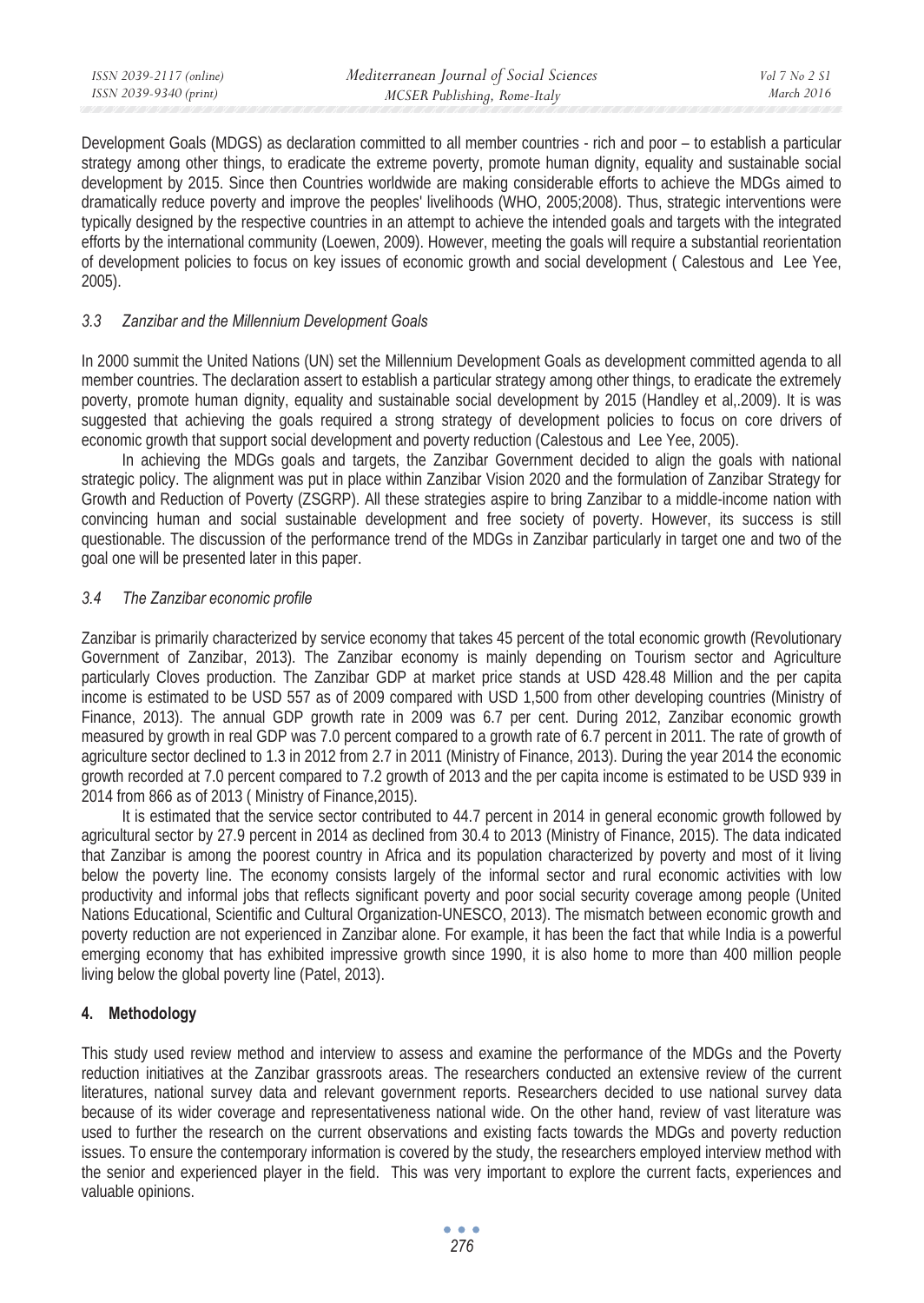#### **5. Results and Analysis**

#### *5.1 The strategic focus and the mismatch*

Since 2000, the Revolutionary Government of Zanzibar (RGoZ) has implementing several strategies for improving economic growth and social development. Zanzibar's Strategy for Growth and Reduction of Poverty (ZSGRP I & II) widely referred as MKUZA2 I&II as a broad national Policy was introduced between 2005 and 2010. Previously, there was a Zanzibar Poverty Reduction Program (ZPRP) starting from 2002. MKUZA II is a successor of MKUZA I whose implementation came to an end in 2010. Both The MKUZA I& II aimed at ensuring the achievement of sustainable propoor growth that support the reduction of both income and non-income poverty among the poor's Zanzibaris. To ensure the strategy is meeting the national and international standard, it was designed in line with Zanzibar Development Vision 2020 and the MDGs. The formulation and implementation of both strategies are still in a debate concerning its performance. For instance, the View of the People Report conducted in Zanzibar (2009) indicated that there is a deep concern about people's awareness on policies relating to the National Strategy for Growth and Reduction of Poverty. Thus, the report added there is an urgent need to provide more information, to improve people's inclusiveness and the dissemination of important information. The main setback observed in this report is the poor people involvement and poor information dissemination.

Many strategies that initiated for poverty reduction in most of the developing countries, Zanzibar in particular, are experienced failure. This is due to fact that most of the schemes are not participatory and hence lack the people priorities particularly at the grassroots level. It is observed that the development is largely depends on local ownership and innovative, it cannot be achieved and sustained out of their ownership and champions (Calestous, and Lee Yee, 2005). In addition, Worton (2009) observed that people at the grassroots level, which most of them living in poverty have a better position to contribute in multi-sectoral poverty reduction initiative; thus, must have a space to participate in developing development initiatives that have impact to their social well-being. Yet they are often absent and voiceless. He suggests that to attain poverty reduction initiatives, there should be a diverse, participatory mechanism which may support participation space for people involvement to match the specific needs of individuals and the society. For example, the observation shows that in Nigeria, despite the government introduced poverty reduction schemes to support pro-poor growth and poverty reduction, yet the rate of poverty in the country is still increasing and the effort is very disappointed and alarming (Abubakar, 2012).

In Zanzibar, the first strategy has set the target to reduce poverty particular to the general population where most of them living at rural areas. The strategy aimed at reducing the amount of people living below the basic needs poverty from 49 percent in 2005 to 25 percent by 2010. Secondly, is to reduce the proportion of people living below the food poverty line from 13 percent in 2005 to 10 percent by 2010.

The current situation shows that rural poverty it seems as tragedy. The Zanzibar House Hold Survey of 2010 shows there is only marginal declined of the food poverty incidence. The report also indicates that the population with below the basic needs poverty line has declined only from 49.1 to 44.4 percent in 2010 as shown in table 1 below. The further observation indicates that poverty incidence is consistently higher. Besides, the distribution of per capital expenditure is increased significantly and thus, the inequality ration between poor and rich is noticed very higher where by the Gini coefficient rising from 0.28 to 0.30 in 2010.

Table 1: Poverty and Inequality trends in Zanzibar (The income is in Tanzania Shillings).

| Poverty and Inequality  |                                                                                | 2004/05 |         |         | 2009/10 |         |         |
|-------------------------|--------------------------------------------------------------------------------|---------|---------|---------|---------|---------|---------|
|                         | (Head count ratio) Percentage of population below he food poverty line         | Rural   | Urban   | Total   | Rural   | Urban   | Total   |
|                         | (Head count ratio) Percentage of population below the basic needs poverty line | 54.6    | 40.5    | 49.     | 50.7    | 35.9    | 44.4    |
|                         | Gni Coefficient                                                                | 0.26    | 0.3     | 0.28    | 028     | 031     | 0.3     |
| <b>Household Income</b> |                                                                                |         |         |         |         |         |         |
|                         | Mean per capita Household annually income                                      | 330814  | 500.137 | 397.494 | 409.826 | 581.773 | 483.520 |
|                         | Percentage of agricultural/fishing share of income                             | 20.3    |         | 11.6    | 21.4    | 2.8     | 13.2    |

**Source:** Zanzibar Households Budget Survey (ZHBS), 2010.

*<sup>2</sup> Known as in Swahili version as Mkakati wa Kukuza Uchumi na Kuondoa Umasikini Zanzibar*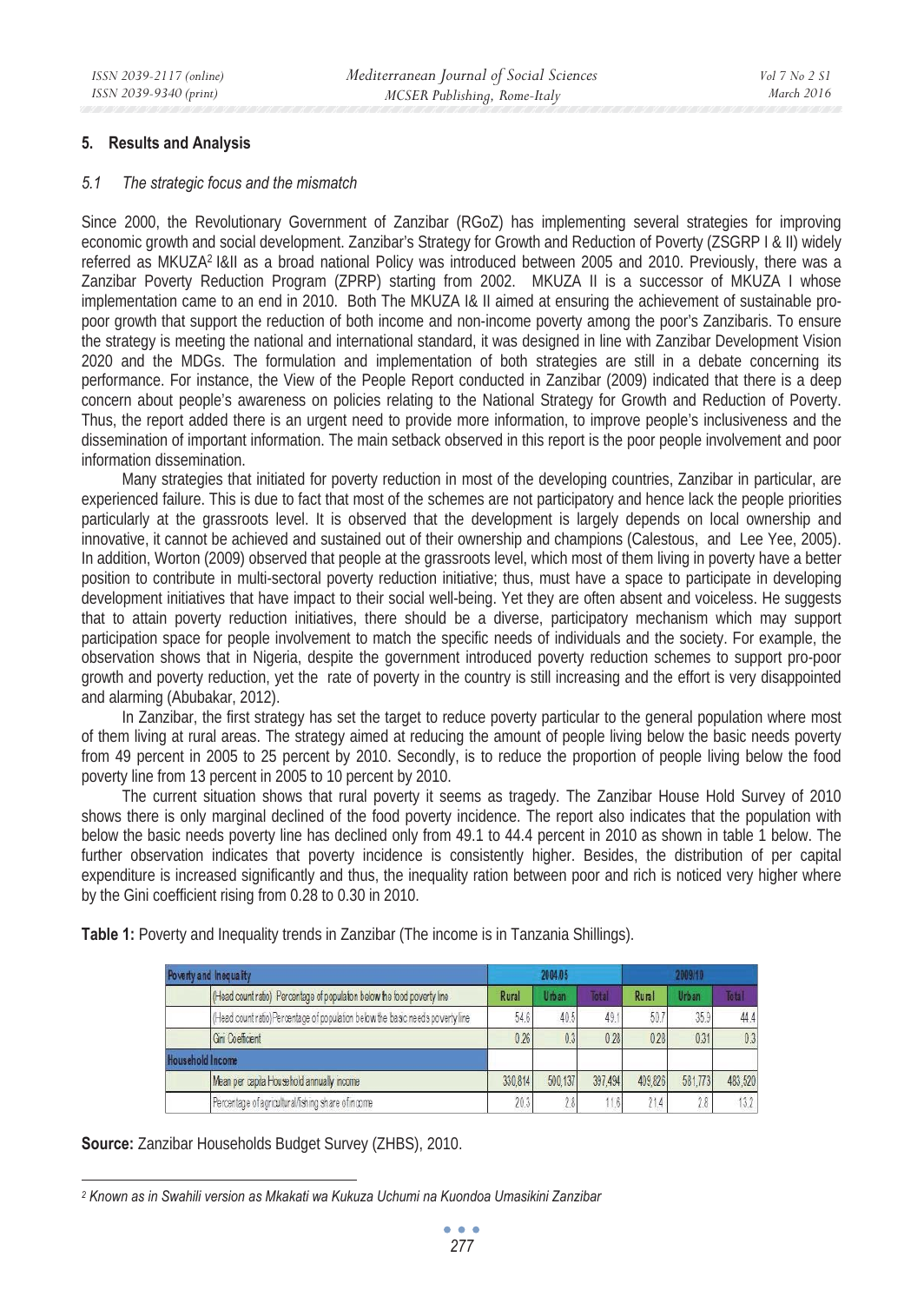The observation affirm that Zanzibar still remains one of the poorest countries in Africa and the world at large with more than one third of its population living below both food and basic needs poverty line (HBS, 2010). The report also indicating that most of the income of the rural people is very weak and low as shown in the table 2 below.

**Table 2:** Households main source of cash income in percentage distribution in Zanzibar

| Main source of income      | Rural   |         | Urban   |         | Total   |         |
|----------------------------|---------|---------|---------|---------|---------|---------|
|                            | 2004/05 | 2009/10 | 2004/05 | 2009/10 | 2004/05 | 2009/10 |
| Sales of food crops        | 13.2    | 18.8    | 1.9     | 2.1     | $\circ$ | 11.9    |
| Sales of livestock         | O.7     | O.3     | O.1     | O.1     | 0.5     | 0.2     |
| Sales of livestock product | 0.8     | 1.5     | 0.1     | O.1     | 0.5     | 0.9     |
| Sales of cash crops        | 6.1     | 2.3     | 0.6     | 0.9     | 4.1     | 1.7     |
| <b>Business</b>            | 7.6     | 4.9     | 12.3    | 11.7    | 9.3     | 7.7     |
| Wages or salaries in cash  | 15.4    | 18      | 41.4    | 47.5    | 25      | 30.2    |
| Other casual cash earning  | 23.7    | 24.9    | 28.9    | 24      | 25.6    | 24.5    |
| Cash remittances           | 13      | 11.5    | 9.4     | 9.3     | 11.7    | 10.6    |
| Fishing                    | 14.7    | 13.3    | 2.1     | 0.7     | 10.1    | 8.1     |
| Selling charcoal           | 0.5     | O.1     | 0.2     | O.2     | Q.4     | 0.2     |
| Selling firewood           | 1.1     | O.7     | 0.4     | O.2     | 0.8     | 0.5     |
| Other                      | 2.6     | 2.9     | 1.8     | 2.3     | 2.3     | 2.7     |
| <b>Total Percent</b>       | 100     | 100     | 100     | 100     | 100     | 100     |
| Number of Housebolds       | 120.626 | 136.059 | 70.053  | 96 452  | 190.679 | 232511  |

Zanzibar Households Budget Survey (ZHBS),2010

Further observation shows that the incidence of basic need poverty is still remaining higher representing 44 percent of the Zanzibaris did not able to fulfil their daily social needs (HBS, 2010). Although government and non-government actors embarked several efforts still the food poverty, basic needs poverty and poverty gap is very critical in Zanzibar as seen in the table 3 and chart 1 below. The situation at the grassroots level is very worst compared to people living at town areas. Consequently, the grassroots people suffered much from extremely poverty compared to urban.

**Table 3:** Zanzibar Poverty Headcount Ratio and Poverty Gap by Area

|                                      | 2009/10 |        |        |  |
|--------------------------------------|---------|--------|--------|--|
|                                      | Rural%  | Urban% | Total% |  |
| <b>Food Poverty Headcount</b>        | 16.76   | 8.09   | 13.04  |  |
| <b>Food Poverty Gap</b>              | 3.35    | 1.31   | 2.48   |  |
| <b>Basic Needs Poverty Headcount</b> | 50.74   | 35.97  | 44.41  |  |
| <b>Basic Needs Poverty Gap</b>       | 13.87   | 8.11   | 11.41  |  |

**Source:** ZHBS,2010

**Chart 1:** Percentage of Population below Basic Needs Poverty Line in Zanzibar Rural and Urban



**Source:** ZHBS, 2010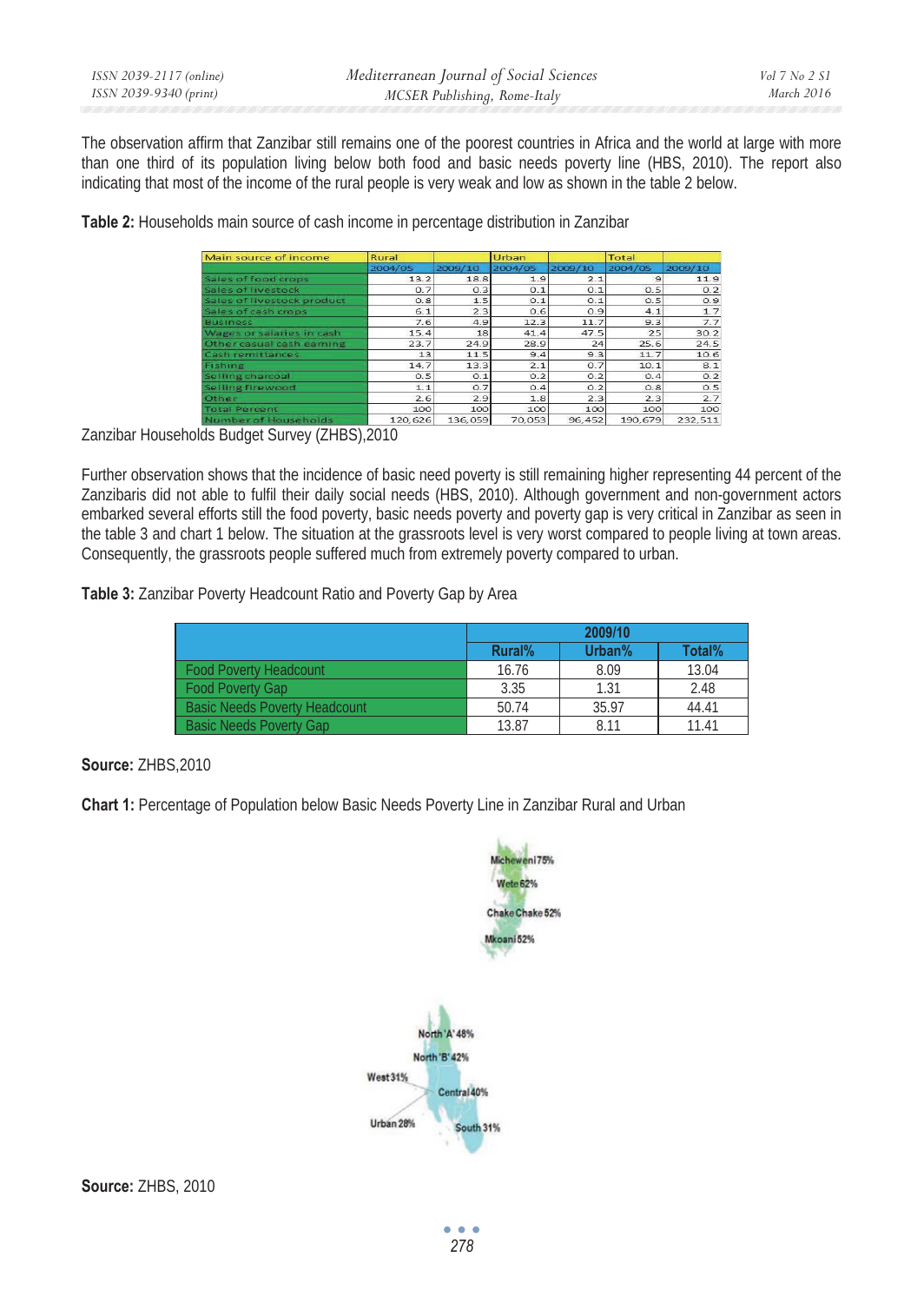| ISSN 2039-2117 (online) | Mediterranean Journal of Social Sciences | Vol 7 No 2 S1 |
|-------------------------|------------------------------------------|---------------|
| ISSN 2039-9340 (print)  | MCSER Publishing, Rome-Italy             | March 2016    |

It has been observed that the poor performance of the poverty reduction strategy is the main reason for poverty persistence particular at rural areas. It is further claimed that the shift from the Zanzibar Poverty Reduction Program of 2002 to the Zanzibar Strategy for Growth and Reduction of Poverty of both 2005 and 2010 among other reason was the lack of wider participatory approach thus, the reduction of poverty initiatives were too far from the reality (MKUZA3 Studies, 2010). The same experience shows that the new growth strategy and poverty reduction initiative are a predicament phenomenon and the successor strategy seem to intrinsic the same syndrome.

Another study also claimed that many people are not aware in the most of the good policies laid down to implement MKUZA as growth and poverty reduction strategy and hence they remain on the shelves of expert (View of the People Report, 2009). The critical question under this circumstance is that are MKUZA relating policies and Programs are participative or not.

Mismatch between the pro-poor economic growth strategy and poverty reduction is another point of discussion. According to Mashindano (2009) there is a mismatch between the economic growth and continuing poverty reduction initiatives in Tanzania, Zanzibar in particular. He observed that while the rate of economic growth has been recorded with positive change over decades, yet the rate of poverty reduction does not match with the proportional and the experienced growth as the incidence of poverty has declined only 1.3 percent from 38.7 in 2000 to 37.4 percent in 2010. The main issue observed from this failure, among other factors, is the poor people's involvement in most of the policies and programs, particularly to the grassroots rural where the majority live in extreme poverty. People at this level lack proper participation space because of poor and weak supportive institutions and infrastructure.

In other hand, the study conducted to examine foreign aid effectiveness in the efforts of poverty reduction in rural Tanzania found that the program was, on the whole, a failure. One of the main reasons is that there is a weak and poor people's participation to initiate program targets and objectives, consequently, most of the development plans and strategies failed to represent the people demand and requirements at their locality. The study further claimed that failure to acknowledge the practice of participatory decision-making at the grassroots level in the development process, marginalized the people's power to bring their own development and prosperity, especially rural women which are the majority among the rural poor population. As a result the incidence of poverty between urban and rural is growing because of the poor strategies that in placed for the rural grassroots and failure to institutionalize the participatory process as shown in chart 2 below.



**Chart 2:** Poverty Incidence between Rural and Urban areas in Zanzibar

### **Source:** ZHBS,2010

*5.2 Challenges and Barriers that hindering the intended effects not to be attained in Zanzibar Poverty Reduction Initiatives and the MDGs* 

MKUZA studies of 2010 have mentioned several challenges and barriers that hindered the success of the National Poverty Reduction Policy Strategy as in line with MDGs as follows:-

- Poor people participation particularly rural grassroots on both formulation and execution of the strategy
- Poor and weak institutional setting that support the implementation process
- Poor public policy from the respective sector that support the implementation of the strategy
- Ambiguous target and strategies

*<sup>3</sup> Known as in Swahili version as Mkakati wa Kukuza Uchumi na Kuondoa Umasikini Zanzibar*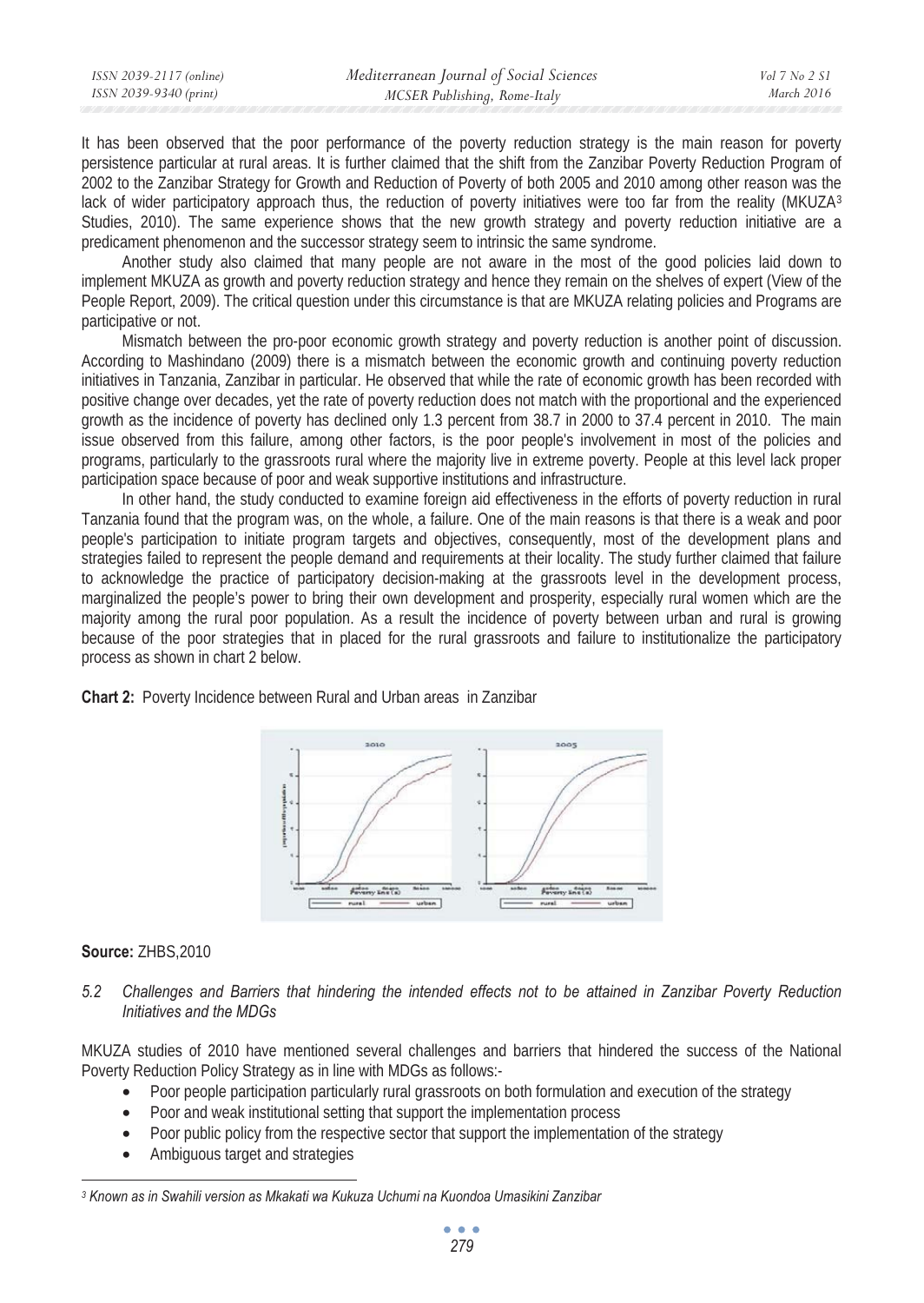- Too much expectation and ambitions
- Top up approach from the poverty strategy
- Poor resources mobilization
- Poor budget allocation
- Weak growth strategies
- Poor public-private partnership

In the context of Poverty reduction initiatives and the performance trend of MDGs in Zanzibar, the achievement of the intended goals remaining as serious challenge particularly on overcoming the poverty and hunger among rural grassroots. Thus, the new outlook is required particularly in the area of rural grassroots participation in the process of developing the strategies for their social development. The table 4 below provides the summary of the MDGs achievement status in Zanzibar by 2013.

| <b>MDG</b>                                        | Indicator                                                                              | Baseline-<br>1990 | 2010 Status    | <b>Current</b><br>status - 2013 | 2015<br>Target | Progress at a<br>Glance |
|---------------------------------------------------|----------------------------------------------------------------------------------------|-------------------|----------------|---------------------------------|----------------|-------------------------|
| 1. Fradicate extreme<br>poverty and hunger        | 1.1 Proportion of population below \$1, PPP<br>(based on national income poverty line) | 61                | 44.41          | 44.41 (2010)                    | 30.5           | Not achievable          |
|                                                   | 1.1 Proportion of population below \$1, PPP<br>(based on national food poverty line)   | 25                | 13.04          | 13.04 (2010)                    | 12.5           | Achievable              |
| education                                         | 2. Achieve universal primary 2.1 Net enrolment ratio in primary<br>education (%)       | 50.9              | 81.5           | 83.6                            | 100            | Not achievable          |
| 3. Promote gender equality<br>and empower women   | 3.4 Proportion of women among members<br>of Parliament (%)                             |                   | 30             | 27 (2013)                       | 50             | Not achievable          |
| 4. Reduce child mortality                         | 4.3 Proportion of children vaccinated<br>against measles                               |                   | 85 (2010)      | 90.8 (2012)                     | 100            | Achievement<br>probable |
| 5. Improve maternal health                        | 5.1 Maternal Mortality Ratio (per 100,000<br>live births)                              | 377 (1998)        | 279            | 221.4 (2012)                    | 170            | Not achievable          |
|                                                   | 5.2 Proportion of births attended by skilled<br>health personnel (%)                   |                   | 44.7 (2008)    | 53.7 (2010)                     | 90             | Not achievable          |
| 6. Combat HIV/AIDS.<br>malaria and other diseases | 6.1 HIV prevalence, 15-24 years                                                        | $\mathfrak b$     | 2.5(2008)      | 0.5(2011)                       | < 0.6          | Achieved                |
|                                                   | 7.9 Proportion of people with access to<br>improved sanitation (Rural/Urban)           | 26/52             | 51 / 75 (2005) | 67/85 (77)                      |                | Achievable              |

**Table 4:** The trends of some selected indicators of the MDGs in Zanzibar to 2013

**Source:** Zanzibar Planning Commission, 2014

The MDGs among other things, pledged to reduce the proportion of people living below poverty line by 2015 from 28.3 percent to 14.2 percent. The goals also plea for reducing the proportion of people who suffering from food poverty between by 2015. However, the attainment is remaining as policy concern. The Zanzibar MDGs review of 2014 indicating that there is slow progress in turning the tide against poverty. The above observation show that the eradicating of extreme poverty and hunger is still remaining as a challenge. The result indicates that the eradication of proportion of people living below the poverty line is not achieved as indicated in table 4.

The Zanzibar MDGs report also indicating that too few people are benefitting from the current economic growth that has been experienced in recent years and inequalities are growing. The ZHBS (2010) report shows that there is a huge gap between rural and urban areas. The number of people living below the food poverty line is recorded 17 percent at rural area while urban areas recorded only 8.1percent. In other hand, the number of people living below the basic needs poverty line in rural areas is recorded 50.7 percent compared with 35.9 percent in urban areas as shown in table 5 below

**Table 5:** Basic and food poverty ratio in Zanzibar

| Poverty and Inequality                        | 2009/2010                  |      |      |
|-----------------------------------------------|----------------------------|------|------|
|                                               | Total%<br>Rural%<br>Urban% |      |      |
| Population below the food poverty line        |                            | 8.1  |      |
| Population below the basic needs poverty line | 50.7                       | 35.9 | 44.4 |
| <b>Gini Coefficient</b>                       | 0.28                       | 0.31 | 0.3  |

**Source:** ZHBS, 2010

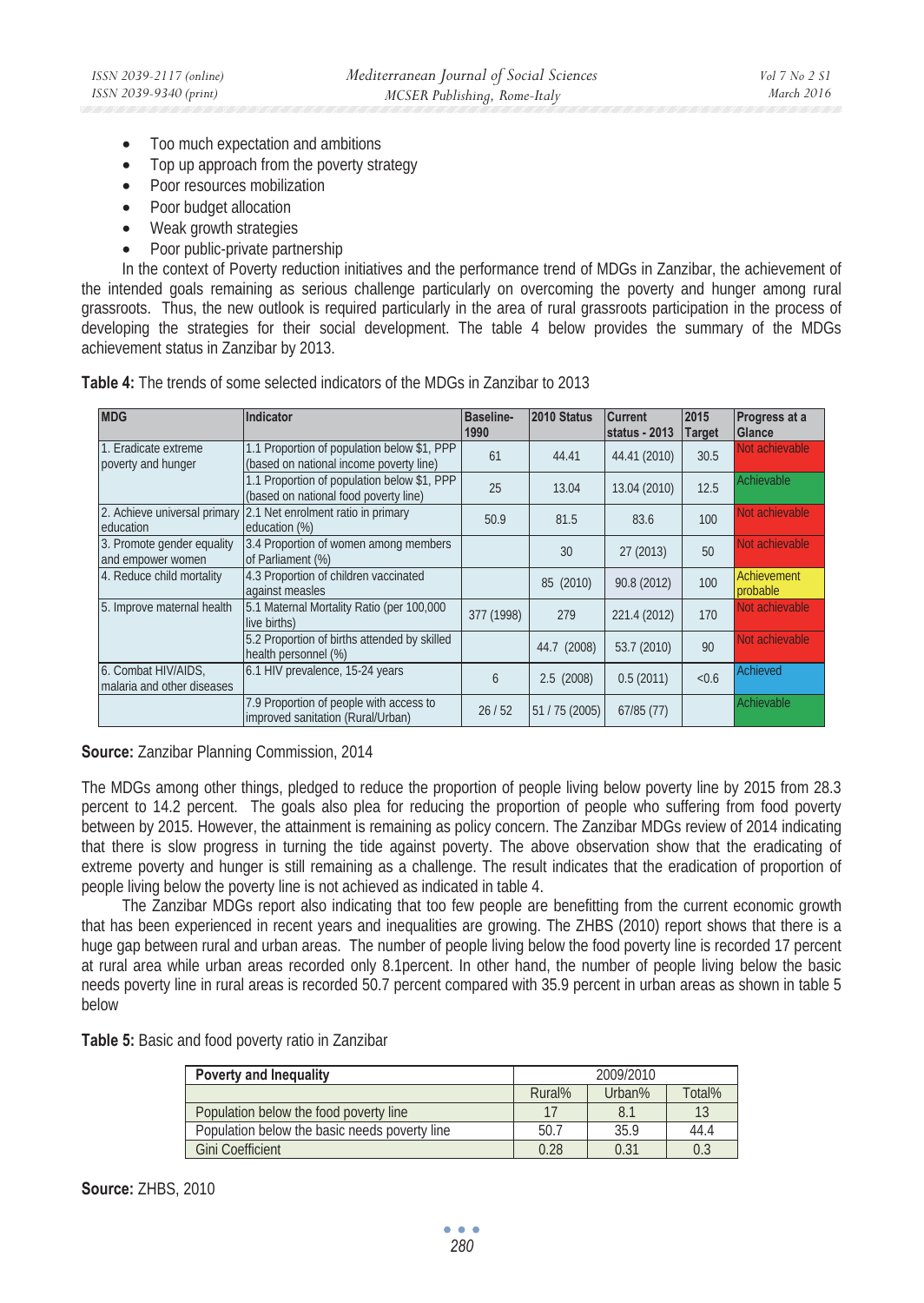#### **6. Conclusion and Recommendations**

According to Prammer & Martinuzzi (2013) UN among others, provides the following intervention for post Millennium Development Goals to help the poverty reduction initiatives.

- Inclusive and unbiased economic growth (UN 2012; para 4)
- Energetic engagement of the general population and the private sectors, increase public-private partnerships, engage in responsive business practices (e.g. UN Global Compact) (UN 2012; para 46)
- Emphases the importance of the involvement of local peoples (UN 2012; para 46)

Zanzibar as among developing country and Island country where most of its population is poor rural grassroots needs strategic focus and serious attention to combat poverty among its people. Zanzibar has only about 1.3 million populations, thus, if Government engaged seriously on participatory approach of its people in poverty reduction initiatives, the much success will be realized. It is suggested that Poverty reduction initiative would only achieved by offering broad, participatory process and people ownership of the development process (Worton, 2009). Thus, another dimension to inclusive development efforts is needed to ensure proper people's contributions to their local areas social development.

According to Dato' (Dr) Ir. Lee Yee Cheong (2015) on interview discussion the ending MDGs was facing the following shortfalls that contributed to the less achievement to most developing countries:

- The MDGs (2000-2015) lack the action plan for its implementation.
- The process of the MDGs was mainly dominated by developed countries (G.7).
- The fund to help its implementation was not properly provided.
- Many goals of the MDGs were not clear.
- Government from developing countries is mostly depending on resources from the World Bank (WB), United Nation (UN) and International Monitory Fund (IMF).
- There is also poor resource allocation from respective countries.
- Poor commitment and government will in the developing countries.
- Poor mind set and strategic focus on development context in the developing countries.
- Developing countries, African countries in particular, always believed in aid.
- Most public policy from developing countries not fevers the poor.
- Frequent changing of policy and priority in the developing countries.

In other hand, in the new Sustainable Development Goals (2016-2030) Dato' (Dr) Ir. Lee Yee Cheong (2015) in interview dialogue claimed that the SDGs process was inclusive means that there was a wider participations among the stakeholders. He also pointed out that the SDGs goals is well disintegrated with an action plan to allow a clear implementation and monitoring

However, it has been argued that the SDGs has too much of a good thing with 17 goals and 169 accompanying targets, it is next to impossible to set priorities, measure results or hold anyone accountable (Duke Center for International Development- DCID, 2015). Thus, it is suggested that if the international community truly want to help poor nations develop and reduce poverty, the actors should redouble efforts selectively and strategically at the international and the country level, particularly of the country's leadership, citizen's ownership and to focus only on crucial goals (DCID, 2015).

It is also suggested that the diversity of opinions, cross-disciplinary approaches, inclusiveness and openness can strengthen the poverty reduction efforts and improve public trust towards established goals ( Calestous, and Lee Yee, 2005). In other hand, private sector participation in poverty reduction initiatives is significant and, without it, the sustainable development would be not likely, thus, a sound participation and engagement of the private sector may also be viewed as another way forward of increasing performance on implementing post MDGs. As current practice, the attempt of involving the private sector in the development debate has been largely paralyzed as a result; there is a limited contribution to the MDGs (Prammer, & Martinuzzi, 2013). It has been further argued that the inclusiveness of both public and private actors play a significant role in attaining international and national resulting policies for development( Calestous, and Lee Yee, 2005). Thus, building institutional capacity, participatory space, advice mechanism and public trust will enable the development process to attain its intended results.

In more specifically, to ensure the developing countries, Africa in particular, achieve the SDGs Dato' (Dr) Ir. Lee Yee Cheong (2015) suggested the following:

- Developing countries to have their own development model, framework and approaches and not to believe much in western thinking of development strategies.
- African people and government to change their mindset and put their future development on their own hand.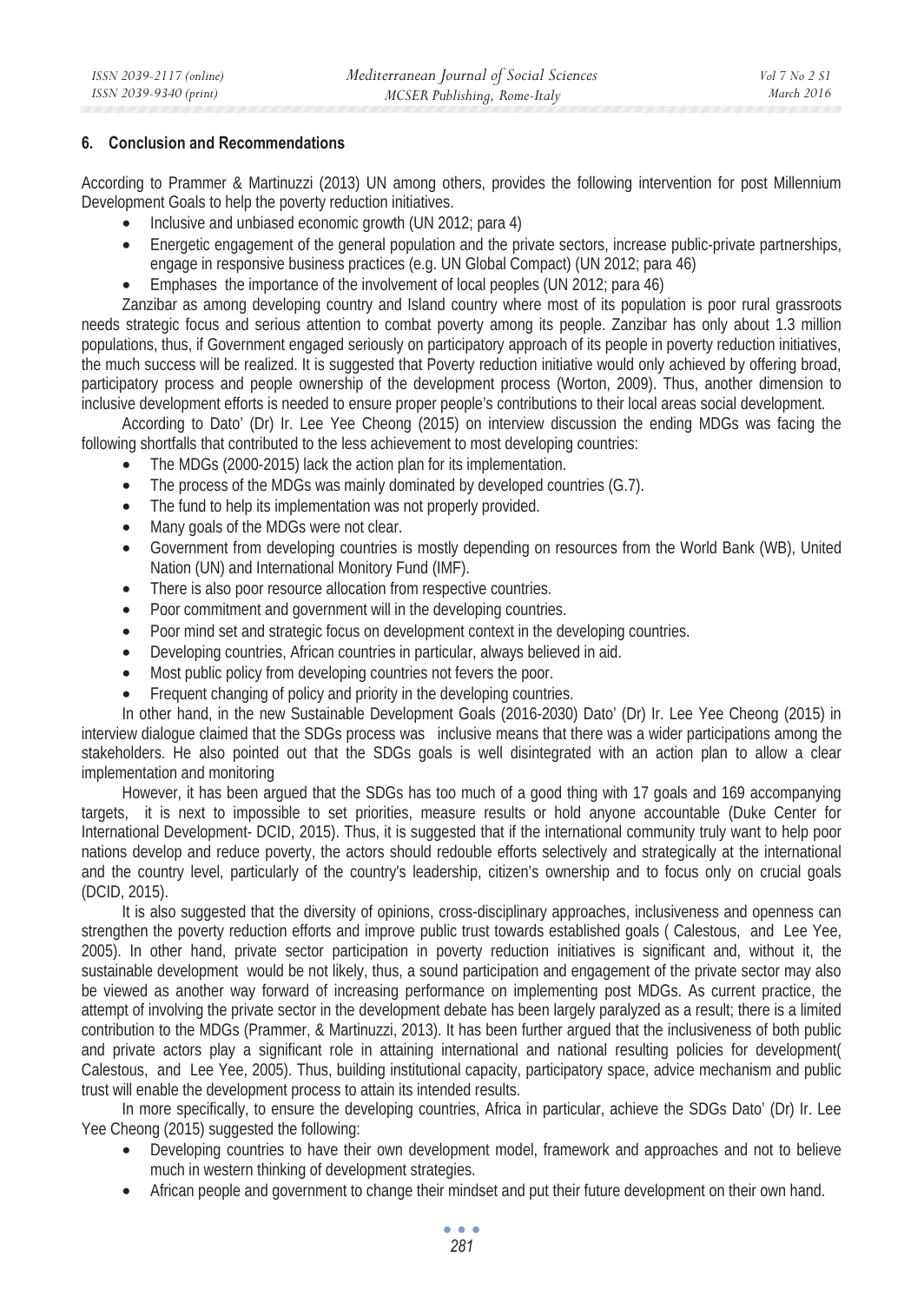- African government should put special efforts on SMEs development.
- African government should create, among other things, the affirmative program for the poor.
- Public policy should focus more to the poor people.
- African countries should think more strategically and to look for other development opportunities.
- African should promote their own value and develop the culture of serving and control the consumption, particularly to the youth.
- Promote gender equality.
- African diaspora to provide constructive ideas rather than criticism.
- Increase relation between South-South countries.

UN (2013) pointed out that people want a global development agenda, backed by national policy action that can empower them to realize the future they want. Therefore, Developing countries should put their efforts seriously in war against poverty and use the resources very wisely. The Government should have a strong commitment and the leadership should show their will on it.

### **References**

- Abiona, A and Bello, W (2013) Grassroots Participation in Decision-Making Process and Development Programmes as Correlate of Sustainability of Community Development Programmes in Nigeria doi:10.5539/jsd.v6n3p47 URL: http://dx.doi.org/10.5539/jsd. v6n3p47
- Abubakar, B (2012) : Poverty alleviation through strategic public library services in Nigeria in the 21st century: a model, International Federation of Library Associations and Institutions 39(1) 4–14, DOI: 10.1177/0340035212472283, ifla.sagepub.com
- Bwalya, E et al,(2004) Poverty reduction strategy processes in Malawi and Zambia, Chr. Michelsen Institute Development Studies and Human Rights
- Barder, O (2009) What Is Poverty Reduction?, Center for Global Development- CGD, http://www.cgdev.org/
- Bass, S et al. (1995)Participation in Strategies for Sustainable Development Environmental Planning Group International Institute for Environment and Development 3 Endsleigh Street, London WC1H 0DD, UK Environmental Planning Issues No. 7.
- Cheong, Lee Yee (2015): Interview session, October, 2015, Kual Lumpur, Malaysia.
- Cromwell, E et al, (2005) Poverty Reduction Strategies and the Rural Productive Sectors: Insights from Malawi, Nicaragua and Vietnam , Overseas Development Institute 111 Westminster Bridge Road London SE1 7DJ UK
- Calestous, J and Lee Yee, C (2005) : Innovation : Applying Knowledge in Development, Achieving the Millennium Development Goals, UNDP Millennium Project, UK and USA
- Dewachter,S and Molenaers N (2011) Who Takes a Seat at the Pro-Poor Table? Civil Society Participation in the Honduran Poverty Reduction Strategy, Latin American Research Review, Vol. 46, No. 3. the Latin American Studies Association.
- Handley et al, (2009) Poverty and poverty reduction in sub-Saharan Africa: An overview of the issues 2009. Overseas Development Institute 111 Westminster Bridge Road London SE1 7JD

http://www.alumni.adelaide.edu.au

http://www.istic-unesco.org.

- Gau, R et al (2014) Community-Based Initiatives and Poverty Alleviation in Subsistence Marketplaces, Journal of Macro marketing 2014,
- Vol. 34(2) 160-170, sagepub.com/journals Permissions.nav DOI: 10.1177/0276146714522265 jmk.sagepub.com
- Kukari, A (2008)Include grassroots in dialogue, News Digital Media, News Limited Feb 20, 2008
- Levinsohn, J (2003) The World Bank's Poverty Reduction Strategy Paper Approach: Good Marketing or Good Policy? United Nation, New York and Geneva
- Loewen, G (2009) A Compendium of Poverty Reduction Strategies and Frameworks, Tamarack, An Institute for Community Engagement, Waterloo, Ontario Web: www.tamarackcommunity.ca
- Melbourne et al. (2004)What's Wrong With Community Building II: It's Much Worse Than We Thought,Community Development, Human Rights and the Grassroots Conference.
- Mashindano, O (2009): Growth and Poverty Reduction in Tanzania: Why such a Mismatch? Policy Brief Series No.1 2009, The Economic and Social Research Foundation.
- Organization for Economic Co-operation and Development -OECD (2001) The DAC Guidelines Poverty Reduction
- Olofin, S et al (2011) Measuring Grassroots Perception of the Impact of Development Programs, Journal statistiqueafricain, numéro 12 13, novembre 2011, The Grassroots Focused Index (GFI)
- Prato, B and Longo, R (2012) Empowerment of poor rural people through initiatives in agriculture and natural resource management, International Fund for Agricultural Development, OECD 2012
- Prammer,E & Martinuzzi, A (2013) The Millennium Development Goals (MDGs) and the Post-2015 Debate, The European Sustainable Development Network (ESDN)
- Patel, P (2013): Poverty and potential: Linking grassroots innovation to inclusive development efforts in India, ProQuest, UMI Dissertations Publishing, 1553178**.**
- Rugumamu, S (1999) Foreign Aid, Grassroots Participation and Poverty Alleviation in Tanzania: The HESAWA FIASCO, REPOA.